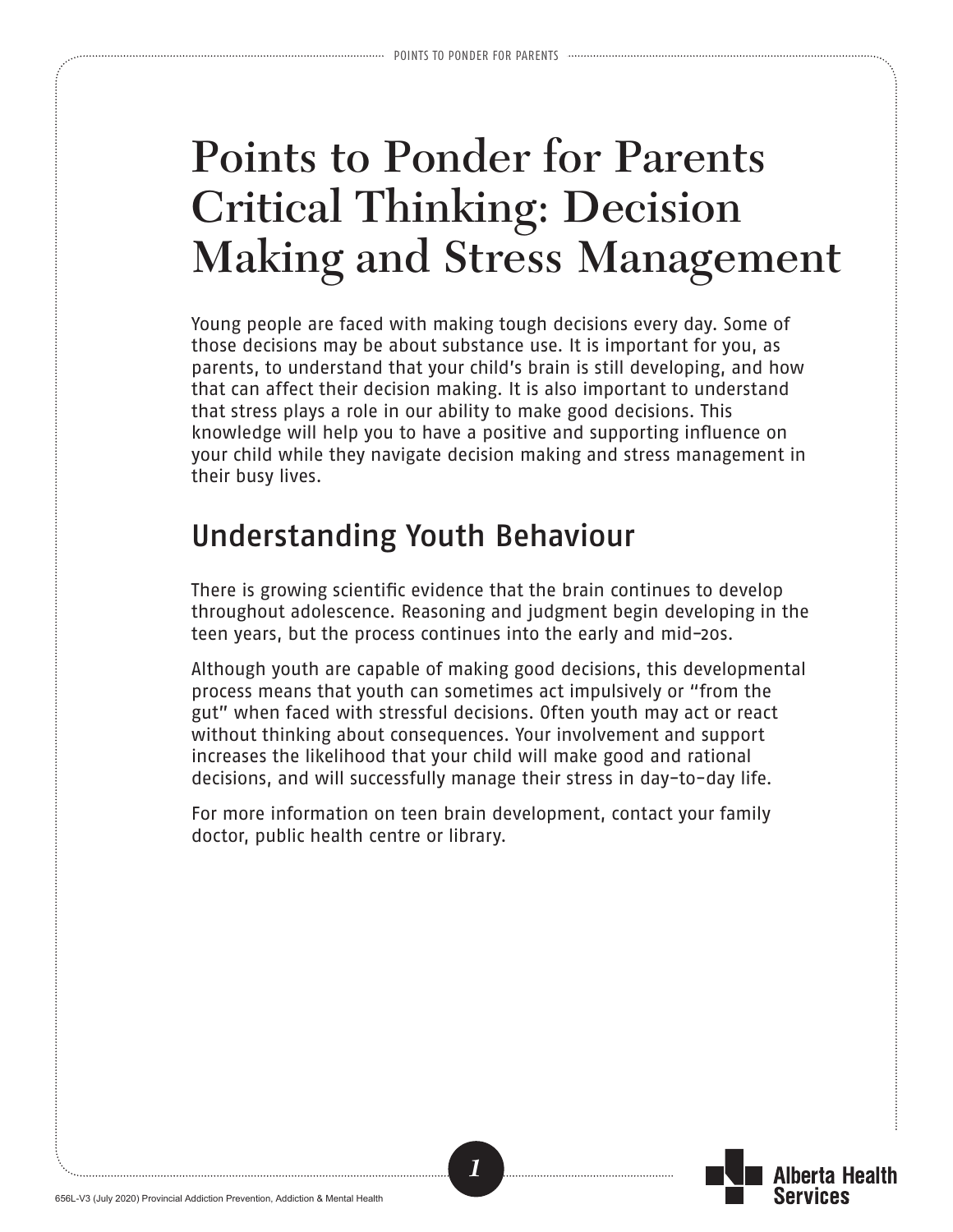## Decision Making

Youth are faced with making difficult decisions throughout their adolescence. It is unlikely you will be there every time this happens. But you can help your child think about how to make good decisions, and you can help them practise good decision making. Here are some ways you can help:

- Be a role model for good decision making. Show them that you weigh decisions carefully before making them, and that you consider the consequences of your choices.
- $\blacksquare$  Involve your child in appropriate family decisions, such as setting curfews and assigning household chores.

A good way to engage your child in conversation and to help them think about how to make good decisions is to ask them about decisions they have made at school, with friends or when playing a team sport. Use the following steps to lead you through your discussion:

Step 1: Determine the decision.

- What needed to be decided?
- Who was involved in the decision? (Just you? Or other people too?)
- Who was affected by the decision?
- Step 2: Find out more about the decision.
	- How did you feel about the decision you made?
	- How did others feel about it?
- Step 3: Talk about the choices.
	- What were all the choices available?
	- Did you consider all of them?
- Step 4: Talk about the pros and cons of each choice.
	- What was good and bad about each choice?

The right environment and atmosphere can make a tough topic much easier to tackle. Choose a place in the house where you both feel comfortable and a time of day when there aren't a lot of distractions.